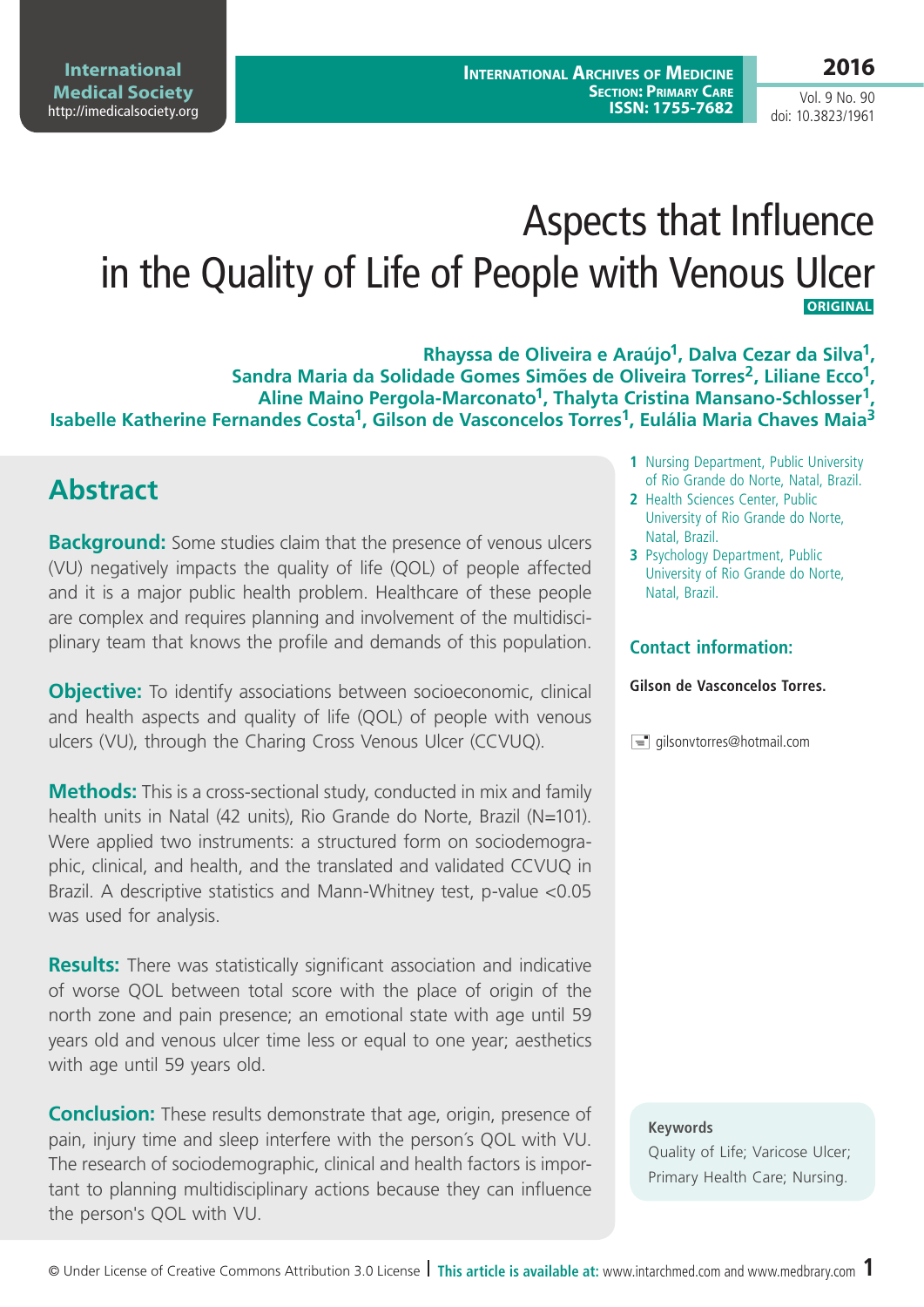**International Archives of Medicine Section: Primary Care ISSN: 1755-7682**

Vol. 9 No. 90 doi: 10.3823/1961

### **Introduction**

Due to changes in the epidemiological profile of morbidity and mortality of the population, the concept of health has also undergone transformations and consequently has to be measured by the quality of life (QOL), a more complex construct than individual health status [1].

The QOL is a widely researched topic and interest of different sectors of society, and in health, it influences the desirable therapeutic decisions to achieve the well-being of the patient [2]. It is a multidimensional and abstract construct that involves personal, cultural, social, economic and religious aspects [2, 3], which corresponds to the conception of the person on the positioning achieved before their goals, expectations, standards and concerns within a nexus of culture and values [4].

In this dynamic, studies claim that the presence of venous ulcers (VU) negatively impacts the QOL of people affected [5, 6, 7, 8] and it is a major public health problem [3, 9] because, having such injury, every aspect of life are affected, bringing general limitations [6].

Being a multidimensional concept, the measurement of QOL is through some variables, which aim to achieve reliable measurements and therefore, the instruments for this purpose can be generic or specific [5, 10]. Generic instruments that measure QOL related to health do not assess the specific characteristics of chronic diseases and therefore, those more specific can help the recognition of individual demands contributing to the treatment [7].

There is the Charing Cross Venous Ulcer Questionnaire (CCVUQ) among the instruments to measure the QOL as a specific questionnaire and, according to the authors, it is more suitable for use in people with VU [1, 5]. This is a questionnaire adapted culturally to Brazil, which allows obtaining reliable measurements and providing an assessment of interventions and the impact of chronic VU on aspects of QOL [10]. It has good psychometric properties, it is sensitive and requires the short time of application [1, 5, 10], and it is useful to identify areas negatively impacted on the QOL of people with VU and contribute to the planning of a more appropriate and targeted assistance.

An integrative literature review [5] studied the impact of chronic injury in health-related QOL, measured by various instruments, and highlighted the pain, reflecting the social aspects and the daily activities of the individual.

Another integrative review [6], which explored the factors impacting the QOL of these people, reaffirmed the negative implications of injury, and concluded that it is necessary to consider them in care, to be managed effectively, with constant reevaluation, so care is not focused just on wound healing.

However, both the above studies do not denote how this kind of injury and the social, medical and health characteristics are associated with the QOL of Brazilian people assisted and monitored under the Primary Health Care (APS) and inserted in the Family Health Strategy. Because it is a chronic situation, this medical condition is mostly treated in APS, except in cases of complications. Thus, it is necessary to know the profile and clinical characteristics and health of people with VU and its influence in the fields of health-related QOL.

Healthcare of a person with VU is complex [3,8] and requires planning and involvement of the multidisciplinary team that knows the profile and demands of this population [11], to intervene in QOL [5, 6]. However, it is up to the professional nurse recognize the importance of this construct in the research and systematization of individualized and holistic care within the multidisciplinary team [3, 12].

Given this context, this study aimed to identify associations between socioeconomic, clinical and health aspects and the quality of life of people with venous ulcers, as measured by CCVUQ.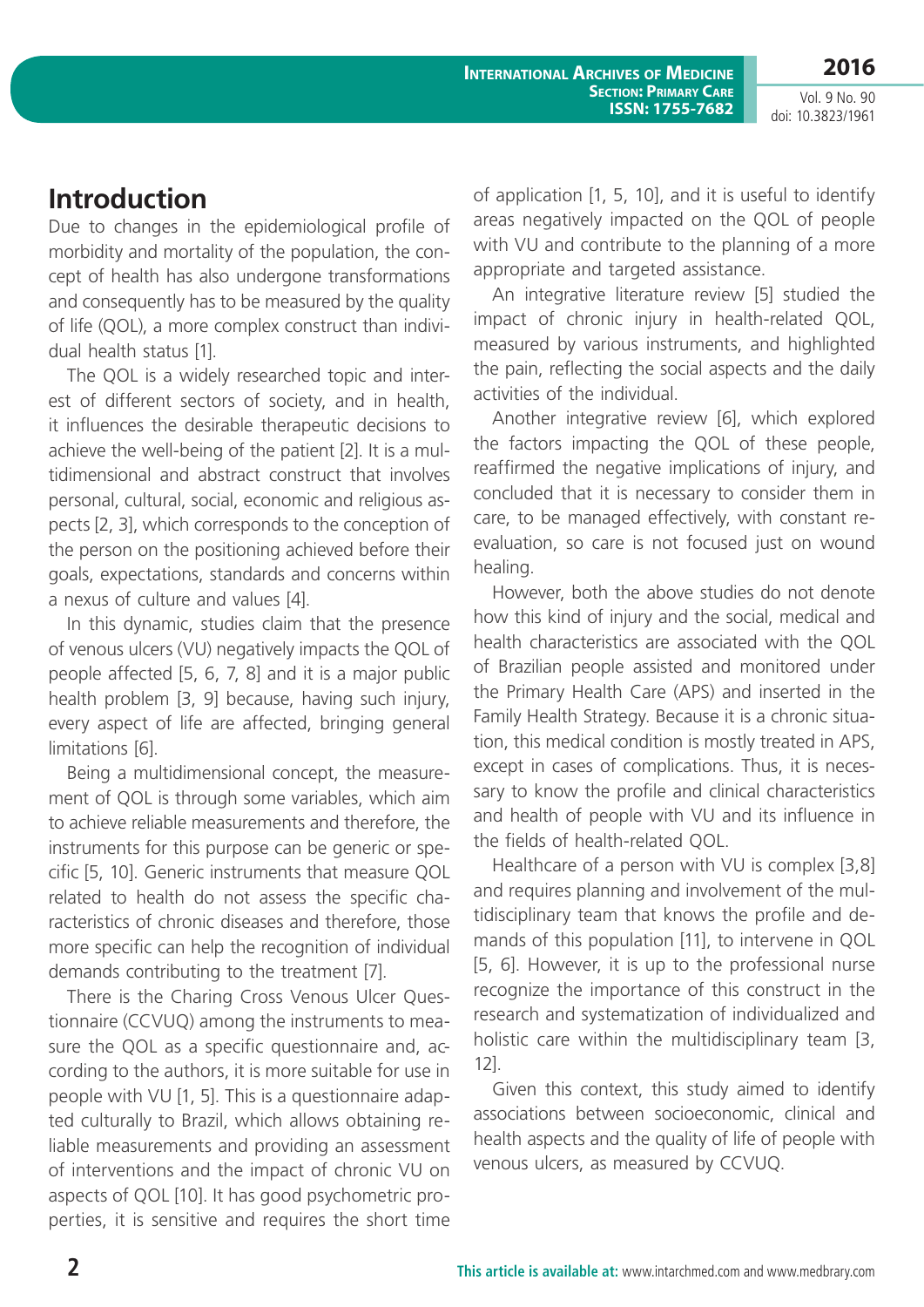**2016** Vol. 9 No. 90

doi: 10.3823/1961

## **Method**

Descriptive and quantitative study carried out in primary health care (APS) of the city of Natal, Rio Grande do Norte (RN), Brazil. Data collection took place from February to April and from August to September 2014. It was conducted in 42 health units, of which 37 were from the Family Health Strategy (ESF) and five were mixed units.

The population consisted of all people with UV registered in these health services and who met the following inclusion criteria: be 18 years old, to have VU active at the time of collection, to be registered to the unit and to have verbal communication skills. Due to having different etiological factors and symptomatology of venous lesions, the people of ulcers with mixed origins were excluded. At the end of the data collection process, 101 individuals agreed to participate.

Nurses and nursing students previously trained, perform data collection, with the application of two instruments: a structured form on sociodemographic, clinical, and health, and the translated and validated CCVUQ in Brazil [10]. Interviews were conducted in health facilities or at home, with duration of about 20 minutes.

This instrument generates a total score and is divided into four areas: social interaction, domestic activities, aesthetic and emotional state. Both the total score and the concerning areas range from zero to 100, of which the higher the score, the worse the QOL [10].

The social interaction domain consists of questions related to how the ulcer stop meeting friends, traveling, practicing hobbies, use public transportation, walking difficulties and if the person judges carrying out his activities more slowly. The domain domestic activities consist of questions on activities like cooking, cleaning the house, shopping and taking care of the yard, and if he performs activities more slowly.

The aesthetic domain includes questions about concerns with the secretion of the wound and the fear not healing and about the sadness on the appearance of the injury and sees it as a problem. The emotional state domain concerns about fatigue with treatment, feeling depressed and concerns with the ulcer, personal relationships and the fear of not healing.

The CCVUQ was elaborated to measure the QOL of people with VU from the SF-36 domains. The initial version showed good reliability, good sensitivity and high correlation with all eight domains of the SF-36 (r = 0:55; p <0.001) [13].

The social interaction domain of CCVUQ had the strongest correlation to the physical aspect domains  $(r=-0698)$ , general health  $(r=-0633)$  and social aspects (r=-0677) of the SF-36. The domain domestic activities correlated with the domains functional capacity (r=-0567), general health (r=-0577) and social aspects (r=-0593). The aesthetic domain correlated strongly with emotional aspects ( $r=-0425$ ), social aspects ( $r = -0493$ ) and physical aspects ( $r = -1$ 0405). The emotional state domain had a strong correlation with social aspects (r=-0646), emotional aspects (r=-0523) and mental health aspects (r=- 0561). Correlations were negative because the scales receive reverse score [13].

Items related to sociodemographic, clinical and health characteristics were obtained through the application of a form prepared and previously applied in another study for people with VU [14].

The sociodemographic, clinical and health characteristics had dichotomous variables. Regarding the sociodemographic data, there were included-: age, gender, marital status, education, origin, profession/ occupation and per capita income. The origin variable was dichotomized among residents of the North zones 1 and 2 and East, West and South areas, by geographical proximity and socio-demographic similarities of the population [15]. Only the City Hall of Natal divides the north into two districts because of its great extent.

For health conditions, diabetes mellitus, hypertension, sleep, alcohol consumption and smoking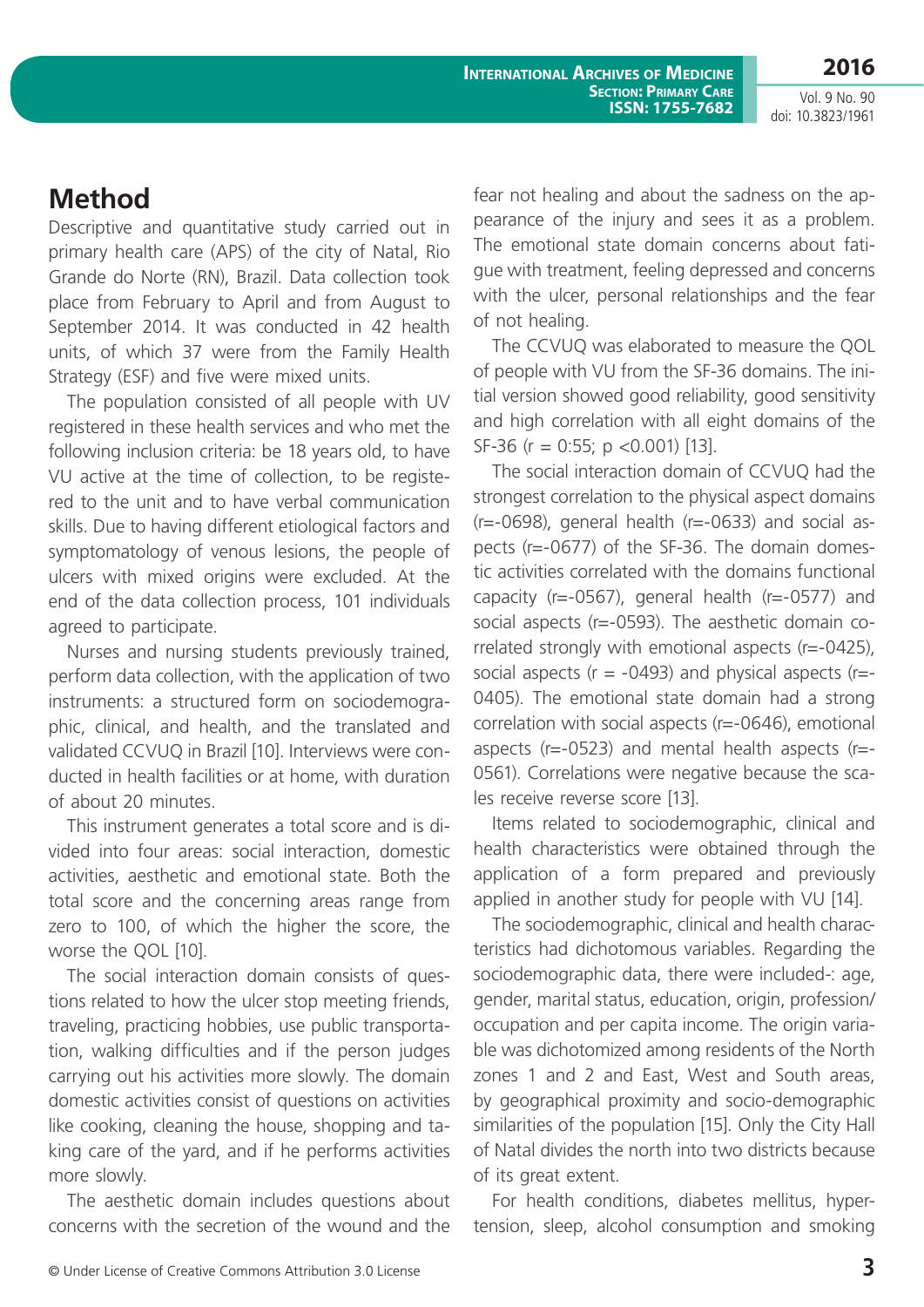Vol. 9 No. 90 doi: 10.3823/1961

were studied. Among the clinical conditions, there are VU time, recurrence, pain presence (yes or no) and pain intensity (mild, moderate or severe).

Data were tabulated in Microsoft Excel® and exported to SPSS statistical software, version 20.0 for descriptive and inferential analysis. The Mann-Whitney test was performed to identify possible associations between the total score and each domain variables of sociodemographic characteristics, health clinics and people with VU. In all crosses,

 $=00:05$  was adopted as statistical significance level. The associated variables were described as the mean, standard deviation and minimum and maximum values.

This study followed the ethical and legal principles governing research on human beings in the resolution 466/12 the Ethics Committee in Research of the Federal University of Rio Grande do Norte (CAAE No 07556312.0.0000.5537) approved it [16].

#### **Results**

Concerning the sociodemographic variables, presented in **Table 1** about age, 62 (61.4%) had greater or equal age to 60 years old; 67 (66.3%) were female; 64 (63.4%) had a partner (a); 86 (85.1%) had completed primary education; 60 (59.4%) proceeded from North zones 1 and 2; 76 (75.2%) had no profession/occupation; 73 (72.3%) received up to one minimum wage per capita, R\$ 724.00 or USD 241.10 in 2014.

About health, 24.8% and 44.6% of the population, respectively, had diabetes or hypertension, 12.9% had consumed alcohol, 14.9% of smokers and 57.4% slept six hours or more per day.

More than half of the surveyed (51.5%) had a lower or equal VU time to one year, the presence of relapses (68.3%) and pain (87.1%) rated as moderate to severe (76.2%).

The 101 participants had average QOL total score of 52.1 with a standard deviation of 16.6 (minimum **Table 1.** Description of the socioeconomic and health characteristics of people with venous ulcers. (N=101).

|                          | <b>Variables</b>    | N   | $\frac{9}{6}$ |  |
|--------------------------|---------------------|-----|---------------|--|
| Health characteristics   | Diabetes mellitus   |     |               |  |
|                          | Absent              | 76  | 75.2          |  |
|                          | Present             | 25  | 24.8          |  |
|                          | Hypertension        |     |               |  |
|                          | Absent              | 56  | 55.4          |  |
|                          | Present             | 45  | 44.6          |  |
|                          | Sleep               |     |               |  |
|                          | $\leq 6$ hours      | 43  | 42.6          |  |
|                          | > 6 hours           | 58  | 57.4          |  |
|                          | Alcohol consumption |     |               |  |
|                          | Absent              | 88  | 87.1          |  |
|                          | Present             | 13  | 12.9          |  |
|                          | Smoking             |     |               |  |
|                          | Absent              | 86  | 85.1          |  |
|                          | Present             | 15  | 14.9          |  |
|                          | VU* time            |     |               |  |
|                          | $\leq 1$ year       | 52  | 51.5          |  |
|                          | $> 1$ year          | 49  | 48.5          |  |
|                          | Recurrence          |     |               |  |
| Clinical characteristics | Absent              | 32  | 31.7          |  |
|                          | Present             | 69  | 68.3          |  |
|                          | Pain                |     |               |  |
|                          | Absent              | 13  | 12.9          |  |
|                          | Present             | 88  | 87.1          |  |
|                          | Intensity of pain   |     |               |  |
|                          | Absent or mild      | 24  | 23.8          |  |
|                          | Moderate or severe  | 77  | 76.2          |  |
|                          | Total               | 101 | 100.0         |  |
| *: Venous Ulcer (VU)     |                     |     |               |  |

 $= 19.8$ ; maximum  $= 90.1$ ). Before the association analyzes of socioeconomic, clinical and health variables of the person with VU with each domain of CCVUQ, statistically significant association was identified between emotional and aesthetics state with age (p=0.012 and p=0.015, respectively); social interaction and the origin ( $p=0.013$ ); social interaction and presence of pain (p=0.003); emotional state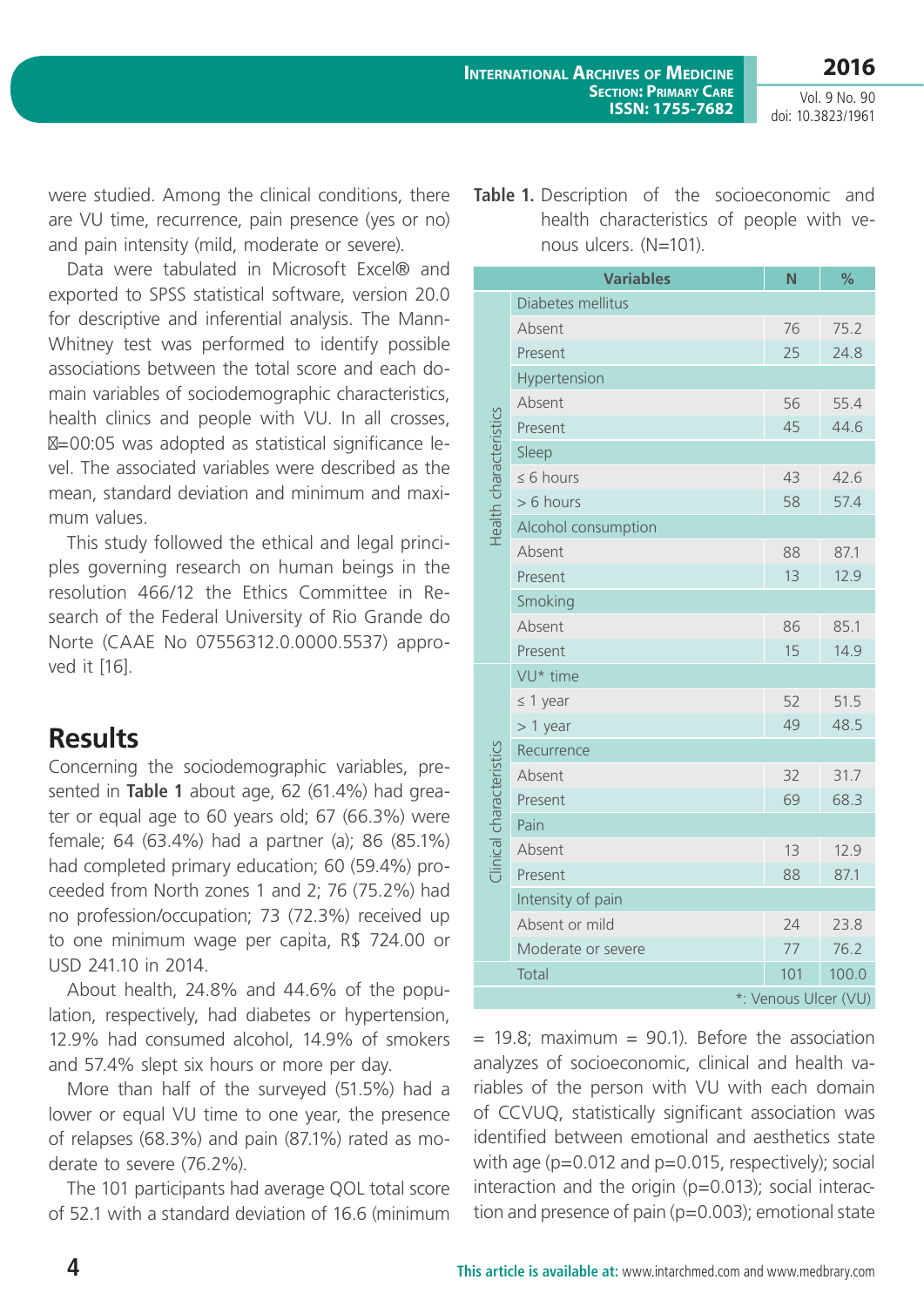**2016** Vol. 9 No. 90

doi: 10.3823/1961

| <b>Characterization</b>                                                                       | <b>CCVUQ*</b> domains      |                           |                        |                  |              |
|-----------------------------------------------------------------------------------------------|----------------------------|---------------------------|------------------------|------------------|--------------|
|                                                                                               | <b>Domestic Activities</b> | <b>Social Interaction</b> | <b>Emotional state</b> | <b>Aesthetic</b> | <b>Total</b> |
| Socioeconomic                                                                                 |                            |                           |                        |                  |              |
| Age group                                                                                     | 0.287                      | 0.167                     | 0.012                  | 0.015            | 0.295        |
| Gender                                                                                        | 0.461                      | 0.829                     | 0.622                  | 0.928            | 0.779        |
| <b>Marital Status</b>                                                                         | 0.675                      | 0.709                     | 0.544                  | 0.544            | 0.617        |
| Education                                                                                     | 0.425                      | 0.640                     | 0.242                  | 0.332            | 0.311        |
| Origin                                                                                        | 0.582                      | 0.013                     | 0.967                  | 0.566            | 0.226        |
| Profission/occupation                                                                         | 0.529                      | 0.931                     | 0.361                  | 0.838            | 0.813        |
| Income per capita                                                                             | 0.212                      | 0.149                     | 0.776                  | 0.567            | 0.108        |
| <b>Health</b>                                                                                 |                            |                           |                        |                  |              |
| Diabetes mellitus                                                                             | 0.337                      | 0.609                     | 0.537                  | 0.335            | 0.950        |
| Hypertension                                                                                  | 0.248                      | 0.463                     | 0.748                  | 0.592            | 0.753        |
| Sleep                                                                                         | 0.217                      | 0.080                     | 0.116                  | 0.194            | 0.016        |
| Alcohol consumption                                                                           | 0.206                      | 0.100                     | 0.210                  | 0.605            | 0.769        |
| Smoking                                                                                       | 0.300                      | 0.061                     | 0.103<br>0.958         |                  | 0.745        |
| Clinical                                                                                      |                            |                           |                        |                  |              |
| VU <sup>**</sup> time                                                                         | 0.175                      | 0.836                     | 0.008                  | 0.122            | 0.115        |
| Recurrence                                                                                    | 0.209                      | 0.354                     | 0.607                  | 0.942            | 0.564        |
| Presençe of pain                                                                              | 0.085                      | 0.003                     | 0.269                  | 0.078            | 0.008        |
| Intensity of pain                                                                             | 0.465                      | 0.079                     | 0.664                  | 0.369            | 0.111        |
| * Charing Cross Vanous Ulcar Questionnaire (CCVUIQ)/ ** Vanous Ulcar (VUI)/ Mann-Whitnow tost |                            |                           |                        |                  |              |

**Table 2.** Association between the CCVUQ domains and total score with sociodemographic, health and clinical aspects of people with venous ulcer.

\*: Charing Cross Venous Ulcer Questionnaire (CCVUQ)/ \*\*Venous Ulcer (VU)/ Mann-Whitney test

and VU ( $p=0.008$ ); total score and sleep ( $p=0.016$ ); and total score and intensity of pain ( $p=0.008$ ), as shown in **Table 2**.

**Table 3** shows descriptively variables that showed statistical significance, given in **Table 1**.

When considering that the higher the score, the worse the QOL of the person with VU, it was observed that the social interaction domain was worse among people coming from the north areas 1 and 2 and those with present pain.

Concerning the emotional state, QOL was worse among people aged up to 59 years old and with VU time equal or greater than one year. The aesthetic domain was worse also for people up to 59 years

**Table3.** Descriptive statistics of socioeconomic, health and clinics variables associated with the total score and each domain of people with venous ulcer.

| <b>CCVUQ*</b> domains | <b>Variables</b>     | <b>Minimum</b> | <b>Maximum</b> | <b>Average (SD)</b> | p-value*** |
|-----------------------|----------------------|----------------|----------------|---------------------|------------|
|                       | Origin               |                |                |                     |            |
|                       | North 1 and 2        | 18.0           | 86.3           | 52.5(21.1)          | 0.013      |
|                       | South, West and East | 18.7           | 86.3           | 42.4(20.6)          |            |
| Social interaction    | Pain                 |                |                |                     |            |
|                       | Absent               | 18.0           | 61.0           | 40.2(11.9)          | 0.003      |
|                       | Present              | 18.7           | 86.3           | 55.3(21.6)          |            |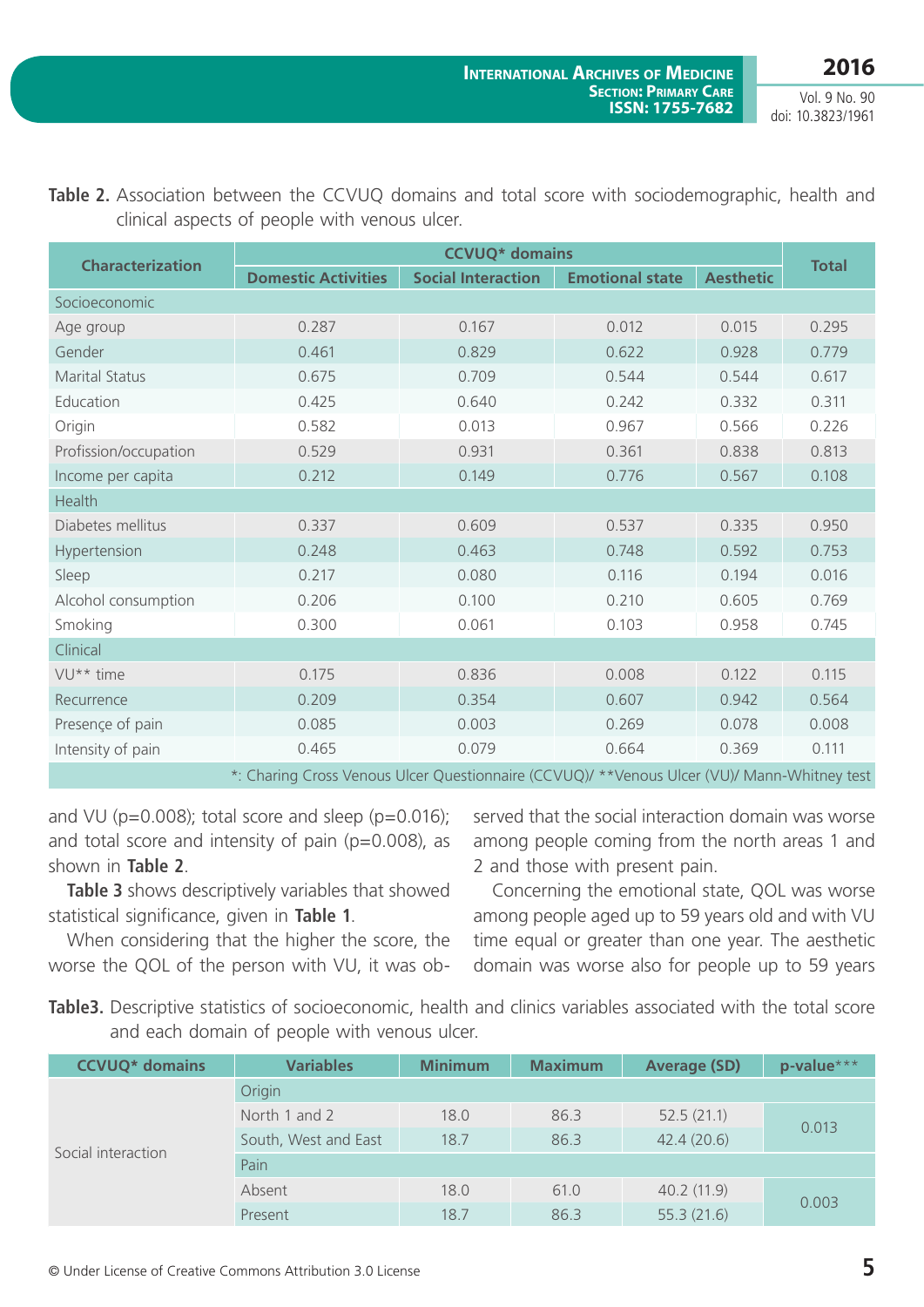Vol. 9 No. 90 doi: 10.3823/1961

| <b>CCVUQ*</b> domains                                                                               | <b>Variables</b>      | <b>Minimum</b> | <b>Maximum</b> | <b>Average (SD)</b> | p-value*** |
|-----------------------------------------------------------------------------------------------------|-----------------------|----------------|----------------|---------------------|------------|
|                                                                                                     | Age group             |                |                |                     |            |
|                                                                                                     | < 59 years old        | 20.7           | 100.0          | 74.0 (26.9)         | 0.012      |
|                                                                                                     | $\geq 60$ years old   | 20.7           | 100.0          | 57.9(23.7)          |            |
| Emocional state                                                                                     | VU <sup>**</sup> time |                |                |                     |            |
|                                                                                                     | $<$ 1 year            | 20.7           | 100.0          | 57.3(24.9)          | 0.008      |
|                                                                                                     | $\geq 1$ year         | 20.7           | 100.0          | 71.3(24.8)          |            |
|                                                                                                     | Age group             |                |                |                     |            |
|                                                                                                     | < 59 years old        | 20.7           | 100.0          | 73.5(25.8)          | 0.015      |
|                                                                                                     | $\geq 60$ years       | 20.7           | 96.7           | 58.4(21.6)          |            |
| Aesthetic                                                                                           | Total score           |                |                |                     |            |
|                                                                                                     | $< 6$ hours           | 20.3           | 90.1           | 62.8(18.2)          | 0.016      |
|                                                                                                     | $> 6$ hours           | 19.8           | 79.1           | 52.1(14.2)          |            |
|                                                                                                     | Pain                  |                |                |                     |            |
| Total score                                                                                         | Absent                | 19.8           | 70.4           | 48.6 (14.0)         | 0.008      |
|                                                                                                     | Present               | 20.3           | 90.1           | 57.3(16.2)          |            |
| *: Charing Cross Venous Ulcer Questionnaire (CCVUQ)/ **: Venous Ulcer (VU)/ ***: Mann-Whitney test. |                       |                |                |                     |            |

old. The total score was worse among people who sleep six hours a day and experience pain as a symptom.

## **Discussion**

The socio-demographic characteristics of the participants were similar to the found in other studies [18, 19]. It is known that the age is a factor that increases the incidence and prevalence of VU due to changes caused by aging [5, 9]. Thus, the nurse should be careful monitoring their elderly patients, especially for vascular and skin disorders.

The low level of education and the absence of an occupation also are part of the profile of the sample and is common among people with VU [10]. The low level of education may be related to the ignorance of their medical condition, which makes selfcare and evolution of injury [19]. In this situation, the nurse should use health education to provide the necessary knowledge to individuals appropriately to the level of understanding, so that they can contribute to their treatment.

The low level of education associated with the lack of occupation, income below of a minimum wage and origin of parts of the city socioeconomically weak (North 1 and 2), point to a related sociodemographic profile related to the worst living conditions that can negatively impact on QOL of this population, as noted in the significant association between the social interaction and origin domain (p=0.013), with a mean score of 52.5 (SD 21.1) for residents of the North zones 1 and 2. This sociodemographic disadvantage profile is also common in other studies of this injury [17, 18].

The interest in the origin of the sample was due precisely to the socio-demographic differences and living conditions between the North zones 1 and 2, and East, West and South, being the North the most disadvantaged one. [15]

The VU presence causes impairment and physical limitations that lead to restrictions on mobility and daily life [6], which can make people less productive economically. Although 75.2% of the subjects do not have profession/occupation, there was no significant difference in the statistical point of view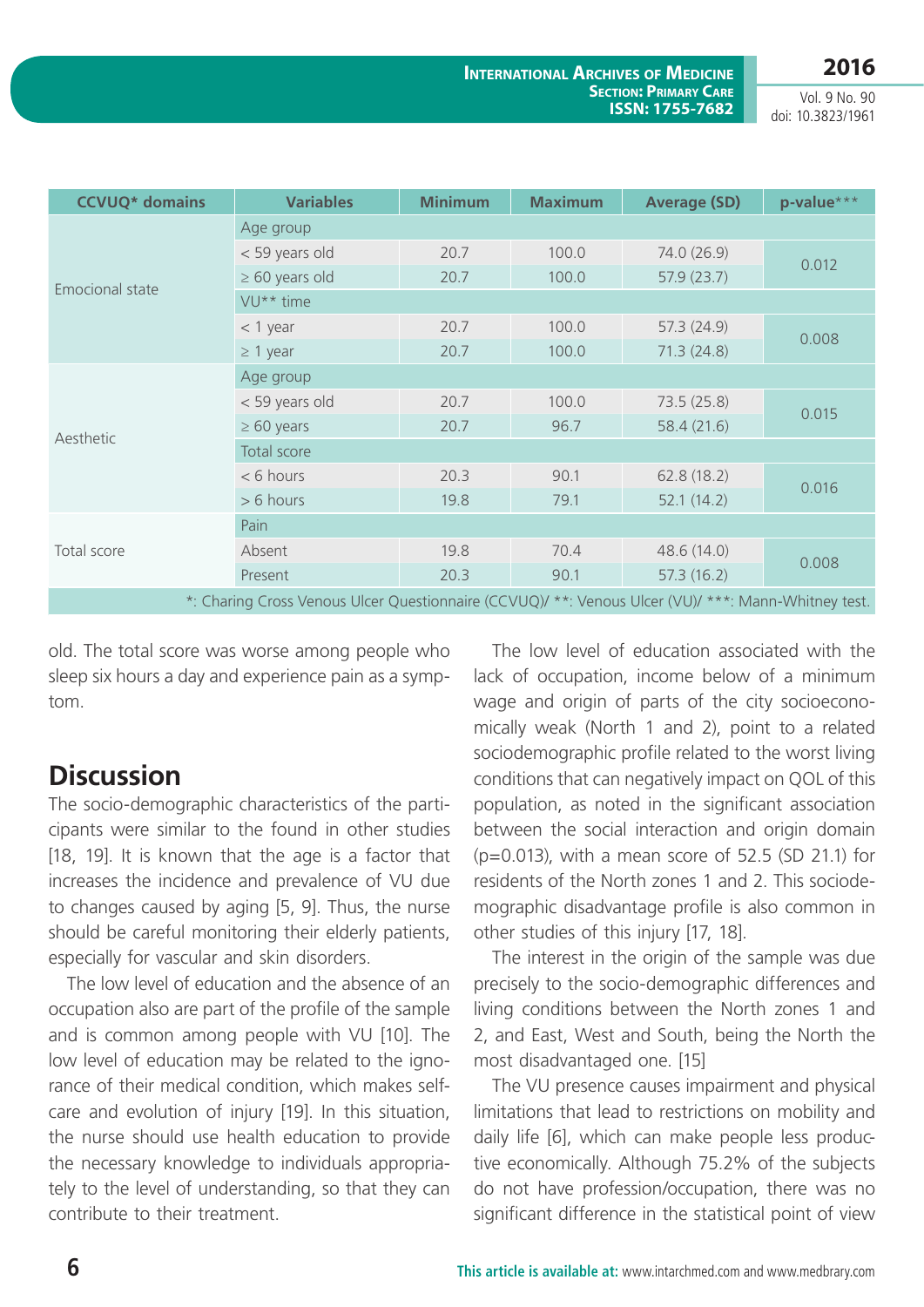**International Archives of Medicine Section: Primary Care ISSN: 1755-7682**

**2016** Vol. 9 No. 90

doi: 10.3823/1961

between the domain domestic activities with any variable evaluated.

It is noteworthy that the retired people or people who receive sickness salary and did not exercise were considered without profession/occupation. The presence of the lesion was, in many cases, leading to absence from work for medical expertise. Moreover, the high number of retirees was related to the large quantity of elderly in the population studied.

For the study population, the sociodemographic variables of gender, marital status, education, profession/occupation and income per capita were not significantly associated with any of the QOL domains studied. On the other hand, there are studies that found a significant association between QOL and marital status, measured by the Cardiff Wound Impact Schedule (CWIS). The domains associated were well-being, physical symptoms and daily life, social life and general QOL [3].

Despite not having statistical significant in this study, for such sociodemographic variables, specific interventions become necessary to consider the characteristics of this population and overall assessment of the person with venous ulcers, to improve the quality of life and health promotion.

Regarding the pain, this was significantly associated with social interaction domain and the total score, with the lowest scores among the subjects with this pain. This is the main symptom that affects the QOL of people with VU [5, 17], with a negative impact on mobility, social and emotional aspects and mental health [5]. Nevertheless, the variable intensity of pain was not significantly associated with QOL and their domains.

On the other hand, the perception of QOL is influenced emotionally by the subjective experience of the individual with everyday events. Among people with VU, self-image changes occur that influence social and emotional life, causing a feeling of worthlessness, and hence, a worse evaluation [17].

In a study evaluating the influence of the clinical classification of chronic venous disease and QOL [17], it was observed that the same classification may not have the same meaning for different people because, as discussed above, the perception of this construct depends on emotional factors. However, the diagnosis disease time negatively influences this notion [17].

Regarding the health variables, sleep was significantly associated with the total score of CCVUQ  $(p=0.016)$ , with the worst average  $(62.8)$  among those who sleep less than six hours a day, demonstrating the importance of good sleep quality in the QOL of these individuals. The sleep pattern is another aspect that commonly influences the QOL of people with VU, and it is usually associated with chronic pain [5]. The investigation of the sleep pattern should be investigated in nursing consultation to improving QOL.

The variables diabetes mellitus, hypertension, alcohol consumption and smoking were not significantly associated with QOL domains studied. The concentration of non-alcoholic and non-smokers in the population may have influenced the results of the associations. It is emphasized that these four factors above, although not significant to QOL of respondents, they reverberate negatively on the health status of individuals.

Recurrences and injury time are important characteristics for the individual´s well-being. Despite the high incidence of recurrence found in the research [18] and present in almost 70.0% of the study population, there was no significant association with this CCVUQ.

However, VU time showed a statistically significant difference in the emotional state, with the worst score among subjects with higher VU time or equal to one year. Thus, living for many years with the injury without significant improvements can lead to damage to the emotional health of individuals, and it is important to join efforts for effective and decisive treatment.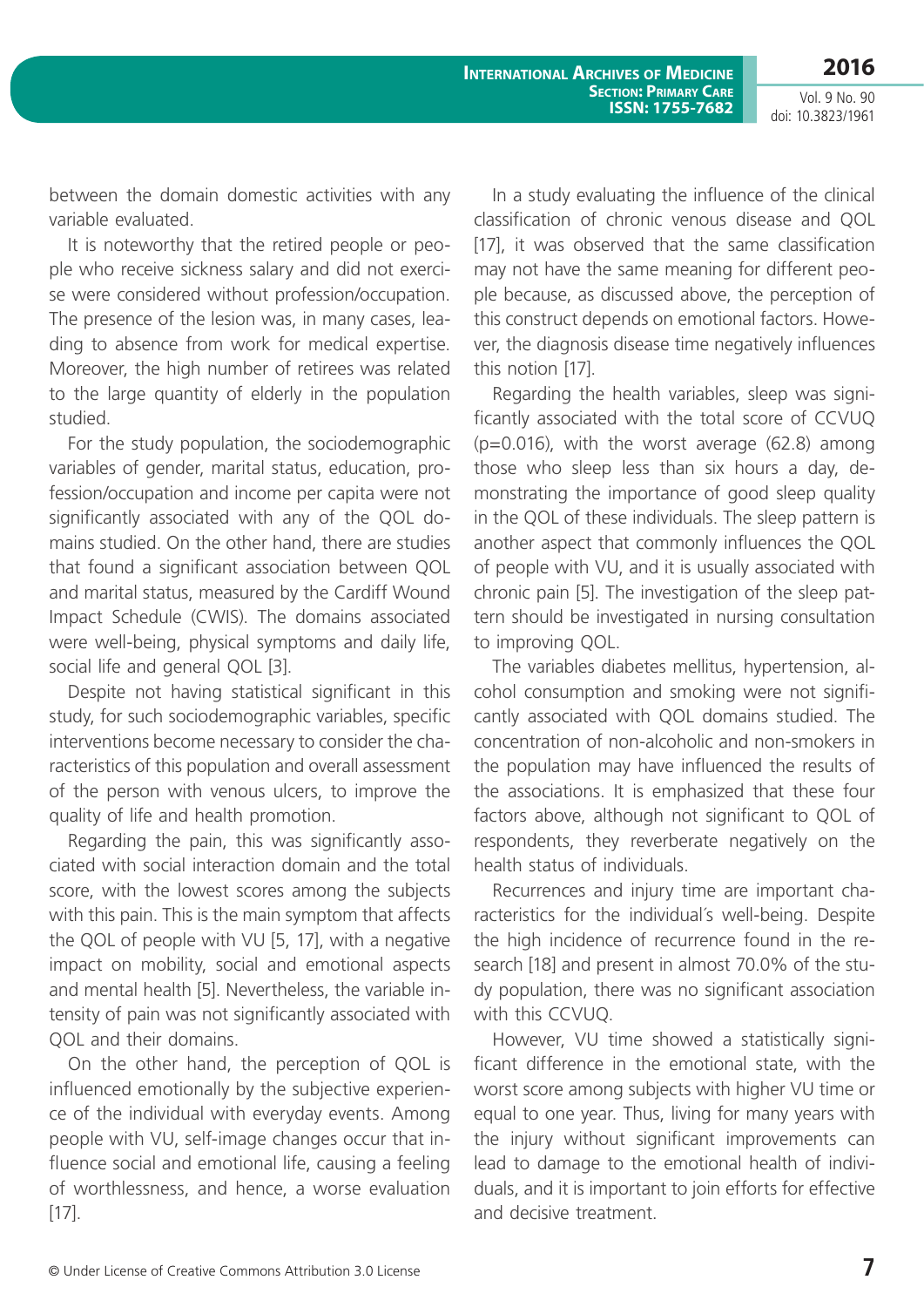Vol. 9 No. 90 doi: 10.3823/1961

**International Archives of Medicine Section: Primary Care ISSN: 1755-7682**

It is important to remember that the quality of life instrument (CCVUQ) contains no item corresponding to this relationship with recurrent lesions, focusing on nuisance or change that the current active VU brings to the subject. This factor cannot be related to the significance of variable recurrence associated with QOL, for those who had worse scores on the instrument, they did not consider the history of previous ulcers.

The time of lesion greater than one year is often found in other studies [12, 18] with an impact on healing, which, in turn, is influenced by local and systemic factors and changes together with the aging process exacerbating these factors [18].

There are still few studies published in the literature using CCVUQ. However, a study found that the responsiveness of QOL assessment tool identified that the difference between participants with healed ulcer not healed ulcer in 12 weeks was significantly different for all areas of CCVUQ. However, for the Short Form Health Survey, it was significant in only three of the eight domains and the Euro Quality of life was no significant different [20].

A comparative study of types of compression, held in Hong Kong, CCVUQ was used [21]. After 12 weeks of follow-up, significant improvement in QOL among people who used a short bandage, multilayer, and also in the control group without compression therapy. After 24 weeks, the improvement in QOL was significant only for the intervention groups [21].

Thus, it is clear that this study contributes to bringing different aspects of association with the quality of life assessed by the instrument. Thus, it is seen that it is important to consider the many aspects that can influence the health of the person with VU in decision-making to nurse interventions [11], enabling better research, ranging from expected results and valuing the comprehensive care of the individual and promotion of their QOL.

This study has limitations of its design and, being a cross-sectional study; the authors were limited to describe observations made in just a moment of data collection, making it impossible to analyze trends and eliminate confounding variables related to the time of collection data. Also, the discussion of the results presented limitations due to the diversity of tools used in other studies to assess the quality of life.

Associations and correlations identified may be a result of compliance effect or Hawthorne, which occurs when the participant responds differently that when held, just because they are participating in a survey. Also, the subjectivity that permeates issues related to the QOL with people with VU could not be unveiled because it is a quantitative study with validated instrument usage data collection.

People with VU were mostly women, elderly, with a partner, unemployed, low income and education, and coming from the Northern zones 1 and 2. They had QOL average higher than the median range (50), they did not have diabetes and hypertension, were not drinkers or smokers and used to sleep more than six hours daily. Regarding VU, they reported to live with the wound for a year or less and in pain.

By applying the CCVUQ to evaluate the QOL of people with VU, there was a significant difference in the statistical point of view between the fields and the variables emotional state with age and VU time, social interaction with origin and pain, aesthetics with age and total score with sleep and pain.

These results demonstrate that age, origin, presence of pain, injury time and sleep interfere with the person´s QOL with VU. In this perspective, the multidisciplinary teams and especially nursing can direct the actions of health promotion and prevention of disease and/or its complications through the management of these sociodemographic, clinical and health aspects, considering characteristics and specificities of this population.

Given these results, nurses and other health professionals can direct their actions to the health of the elderly, pain control activities, sleep manage-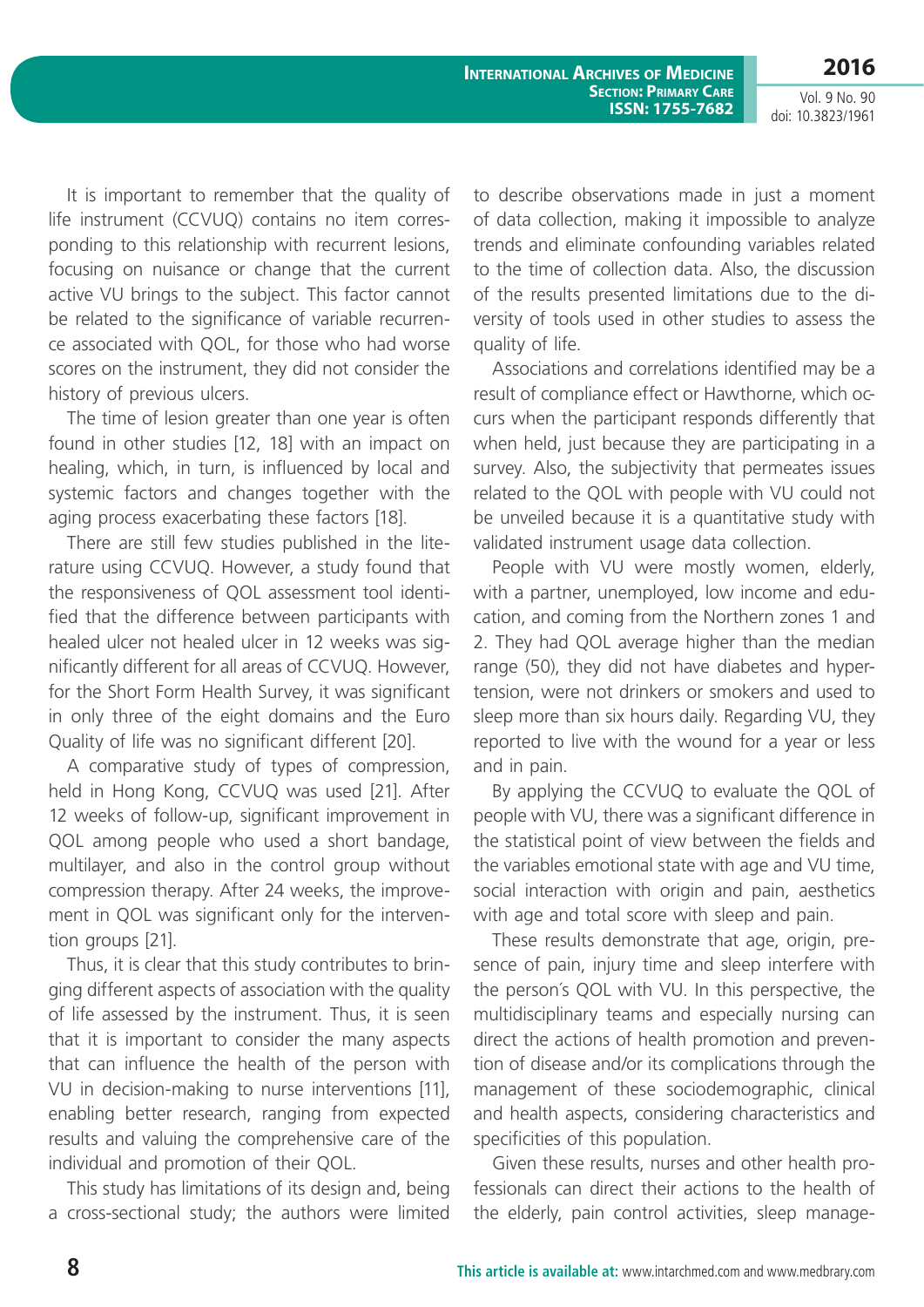Vol. 9 No. 90 doi: 10.3823/1961

ment and acceleration of the healing process, to promote the quality of life of people with VU and to reduce the VU time. Also, they can fight with the social entities for better living conditions for those living in marginalized areas of the cities.

It is necessary to conduct further studies with longitudinal design and use of qualitative approaches because in this way, the limitations highlighted in this research could be circumvented and results more robust and full conclusions could be obtained contributing to the production of scientific knowledge in the area.

#### **References**

- **1.** González-Consuegra V, Verdú J. Proceso de adaptación al castellano del Charing Cross Venous Ulcer Questionnaire (CCVUQ) para medir la calidad de vida relacionada con la salud en pacientes con úlceras venosas. Gerokomos [Internet]. 2010 Jun [cited 2016 Marc 07]; 21(2):[about 8 p.]. Available from: <http://scielo.isciii.es/pdf/geroko/v21n2/helcos2.pdf>
- **2.** Zatta TL, Brasil VV, Ferreira ACM, Barbosa MA. Produção científica de enfermagem sobre instrumentos genéricos que avaliam qualidade de vida no Brasil entre 1997 e 2007: estudo bibliográfico. Enferm Glob [Internet]. 2011 Jan [cited 2016 Marc 07]; 21:[about 11 p.]. Available from: [http://scielo.isciii.](http://scielo.isciii.es/scielo.php?pid=S1695-61412011000100018&script=sci_arttext&tlng=pt) [es/scielo.php?pid=S1695-61412011000100018&script=sci\\_](http://scielo.isciii.es/scielo.php?pid=S1695-61412011000100018&script=sci_arttext&tlng=pt) [arttext&tlng=pt](http://scielo.isciii.es/scielo.php?pid=S1695-61412011000100018&script=sci_arttext&tlng=pt)
- **3.** Saraiva DMRF, Bandarra AJF, Agostinho ES, Pereira NMM, Lopes TS. Qualidade de vida do utente com úlcera venosa crónica. Rev Enf Ref [Internet]. 2013 Jul [cited 2016 Marc 07]; 3(10): [about 10 p.]. Available from: [http://www.scielo.gpeari.mctes.pt/scielo.](http://www.scielo.gpeari.mctes.pt/scielo.php?script=sci_arttext&pid=S0874-02832013000200013&lng=es&nrm=iso&tlng=pt) [php?script=sci\\_arttext&pid=S0874-02832013000200013&lng](http://www.scielo.gpeari.mctes.pt/scielo.php?script=sci_arttext&pid=S0874-02832013000200013&lng=es&nrm=iso&tlng=pt) [=es&nrm=iso&tlng=pt](http://www.scielo.gpeari.mctes.pt/scielo.php?script=sci_arttext&pid=S0874-02832013000200013&lng=es&nrm=iso&tlng=pt)
- **4.** World Health Organization. The World Health Organization quality of life assessment (WHOQOL): position paper from the World Health Organization. Soc Sci Med [Internet]. 1995 Nov [cited 2016 Marc 07]; 10:[about 7 p.]. Avaliable from: <http://www.ncbi.nlm.nih.gov/pubmed/8560308>
- **5.** González-Consuegra RG, Verdú J. Quality of life in people with venous leg ulcers: an integrative review. J Advanc Nurs [Internet]. 2011 May [cited 2016 Marc 07]; 67(5): [about 19 p.]. Avaliable from: [http://onlinelibrary.wiley.com/doi/10.1111/](http://onlinelibrary.wiley.com/doi/10.1111/j.1365-2648.2010.05568.x/pdf) [j.1365-2648.2010.05568.x/pdf](http://onlinelibrary.wiley.com/doi/10.1111/j.1365-2648.2010.05568.x/pdf)
- **6.** Green J, Jester R, McKinley R, Pooler A. The impact of chronic venous leg ulcers: a systematic review. J Wound Care [Internet]. 2014 Dec [cited 2016 Marc 07]; 23(12):[about 12 p.]. Avaliable from:<http://www.ncbi.nlm.nih.gov/pubmed/25492276>
- **7.** Araújo RB, Fortes MRP, Abbade LPF, Miot HA. Translation, cultural adaptation to Brazil and validation of the venous leg ulcer quality of life questionnaire (VLU-QoL-Br). Rev Assoc Med Bras [Internet]. 2014 Jun [cited 2016 Marc 07]; 60(3): [about 6 p.]. Available from: [http://www.scielo.br/pdf/abd/v89n3/0365-](http://www.scielo.br/pdf/abd/v89n3/0365-0596-abd-89-03-0414.pdf) [0596-abd-89-03-0414.pdf](http://www.scielo.br/pdf/abd/v89n3/0365-0596-abd-89-03-0414.pdf)
- **8.** Scotton MF, Miot HA, Abbade LPF. Factors that influence healing of chronic venous leg ulcers: a retrospective cohort. An Bras Dermatol [Internet]. 2014 Jun [cited 2016 Marc 07]; 89(3): [about 9 p.]. Available from: [http://www.scielo.br/pdf/abd/](http://www.scielo.br/pdf/abd/v89n3/0365-0596-abd-89-03-0414.pdf) [v89n3/0365-0596-abd-89-03-0414.pdf](http://www.scielo.br/pdf/abd/v89n3/0365-0596-abd-89-03-0414.pdf)
- **9.** Figueiredo ML, Zuffi FB. Cuidados aos portadores de úlcera venosa: percepção dos enfermeiros da Estratégia de Saúde da Família. Enfermería Glob [Internet]. 2012 Oct [cited 2016 Marc 07]; 28: [about 10 p.]. Available from: [http://revistas.um.es/](http://revistas.um.es/eglobal/article/viewFile/145431/138631) [eglobal/article/viewFile/145431/138631](http://revistas.um.es/eglobal/article/viewFile/145431/138631)
- **10.** Couto RC, Leal FJ, Pitta GBB, Bezerra RCB, Segundo WSS, Porto TM. Translation and cultural adaptation of Charing Cross Venous Ulcer Questionnaire. J Vasc Bras [Internet]. 2012 Jun [cited 2016 Marc 07]; 11(2): [about 6 p.]. Avaliable from: [http://www.scielo.](http://www.scielo.br/pdf/jvb/v11n2/en_v11n2a06.pdf) [br/pdf/jvb/v11n2/en\\_v11n2a06.pdf](http://www.scielo.br/pdf/jvb/v11n2/en_v11n2a06.pdf)
- **11.** Malaquias SG, Bachion MM, Sant'ana SMSC, Dallarmi CCB, Lino RS Jr, Ferreira PS. People with vascular ulcers in outpatient nursing care: a study of sociodemographic and clinical variables. Rev Esc Enferm USP [Internet]. 2012 Apr [cited 2016 Marc 07]; 46(2): [about 9 p.]. Avaliable from: [http://dx.doi.org/10.1590/](http://dx.doi.org/10.1590/S0080-62342012000200006) [S0080-62342012000200006](http://dx.doi.org/10.1590/S0080-62342012000200006)
- **12.** Sant'Ana SMSC, Bachion MM, Santos QR, Nunes CAB, Malaquias SG, Oliveira BGRP. Úlceras venosas: caracterização clínica e tratamento em usuários atendidos em rede ambulatorial. Rev Bras Enferm [Internet]. 2012 Aug [cited 2016 Marc 07]; 65(4): [about 8 p.]. Avaliable from: [http://www.scielo.br/pdf/reben/](http://www.scielo.br/pdf/reben/v65n4/a13v65n4.pdf) [v65n4/a13v65n4.pdf](http://www.scielo.br/pdf/reben/v65n4/a13v65n4.pdf)
- **13.** Smith JJ, Guest MG, Greenhalgh RM, Davies AH. Measuring the quality of life in patients with venous ulcers. J Vasc Surg [Internet]. 2000 Apr [cited 2016 Marc 07]; 31: [about 8 p.]. 642-9. Available from: [http://www.jvascsurg.org/article/S0741-](http://www.jvascsurg.org/article/S0741-5214(00)28146-9/pdf) [5214\(00\)28146-9/pdf](http://www.jvascsurg.org/article/S0741-5214(00)28146-9/pdf)
- **14.** Costa IKF, Salvetti MG, Souza AJG, Dias TYAF, Dantas DV, Torres GV. Assistance protocol to people with venous ulcers: a methodological study. Online Braz J Nurs [Internet]. 2015 Mar [cited 2016 Marc 07]; 14(1): [about 11 p.]. Available from: <http://www.objnursing.uff.br/index.php/nursing/article/view/4692>
- **15.** Brazil. Natal City Hall. Health Municipal Department. (Re) desenhando a rede de saúde na cidade do Natal [Internet]. 1 ed. Natal (RN): Health Municipal Department; 2007. [cited 2016 Marc 07]. Available from: [http://www.natal.rn.gov.br/sms/](http://www.natal.rn.gov.br/sms/paginas/ctd-297.html) [paginas/ctd-297.html](http://www.natal.rn.gov.br/sms/paginas/ctd-297.html)
- **16.** Brazil. Ministry of Health. Diretrizes e normas regulamentadoras sobre pesquisa envolvendo seres humanos Comissão Nacional de Ética em Pesquisa. Resolução 466/12. Brasília: CNS, Brasilia, 2012.